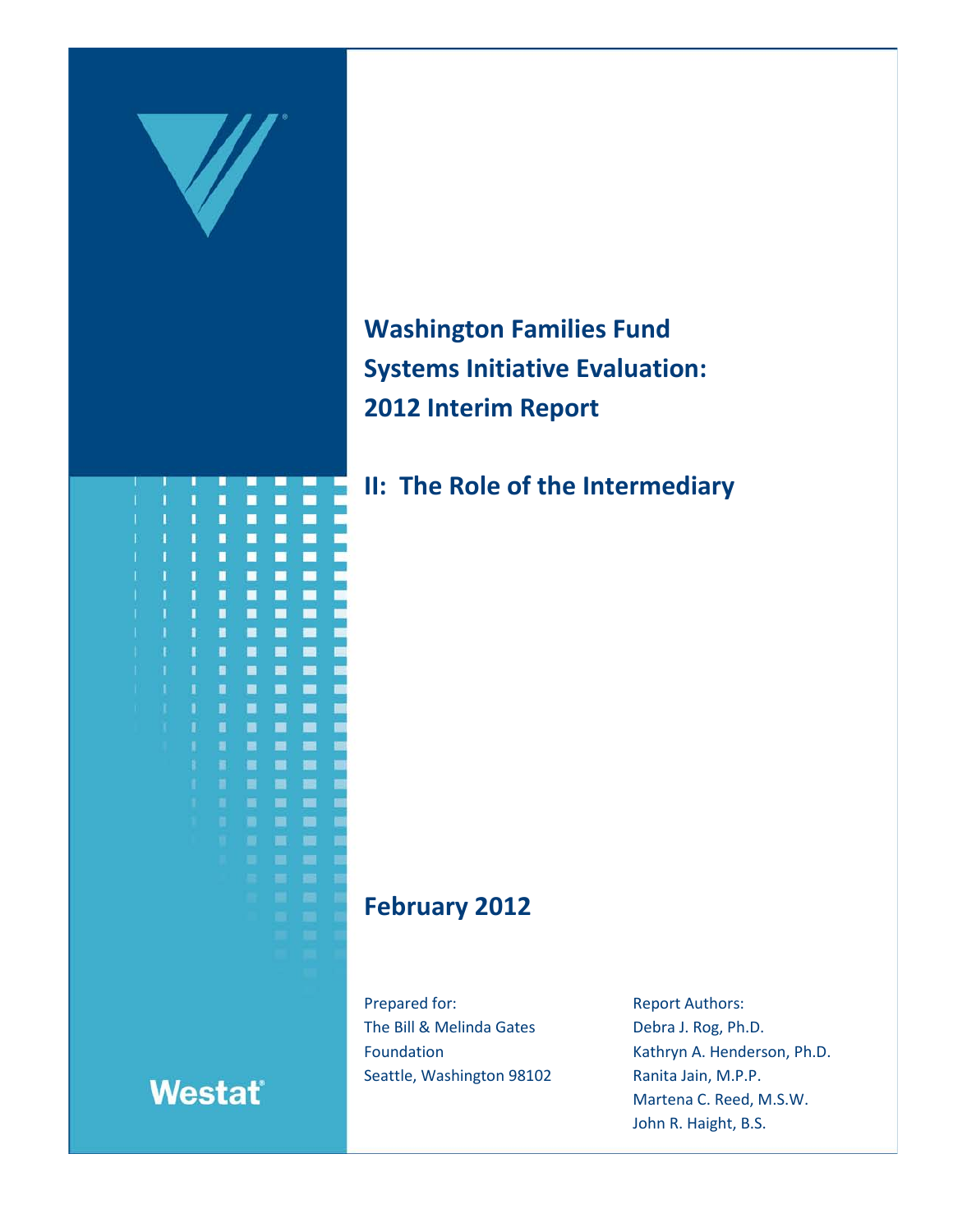#### **Overview**

The Washington Families Fund Systems Initiative is a \$60 million comprehensive systems change intervention aimed at ending family homelessness. Implemented in three counties in the Puget Sound region of Washington State (King, Pierce, and Snohomish), the Initiative is guided by a theory of change that builds on proven and best practices as well as emerging new concepts from a number of communities across the United States. The Initiative, created over the course of several years by the Bill and Melinda Gates Foundation (BMGF), was approved in October 2007 and officially launched in 2009. Building Changes, a local nonprofit organization with a long history of working on homelessness issues at local, state, and federal levels that was designated in 2004 by the state to oversee a public and private pool of funds for statewide supportive housing programs, was selected by the Bill and Melinda Gates Foundation (BMGF) in 2009 as the intermediary to operate the Initiative. The three communities were funded to conduct a three-stage planning process, culminating at the end of 20[1](#page-1-0)0 in five year implementation plans that are currently being put into action.<sup>1</sup>

Westat, a national research firm with extensive background in the evaluation of program and system-level interventions for homeless families, has been commissioned to conduct a longitudinal evaluation of both the implementation and outcomes of the Initiative. This first set of coordinated reports documents both the baseline status of the systems for homeless families in each of the counties prior to the Initiative and the implementation of the Initiative in its first two years after the launch (2009 –2011). The reports are intended to provide a foundation of understanding of the Initiative and to provide formative feedback to BMGF, Building Changes, and stakeholders in the Initiative counties.

The eight brief reports, all under the title, *Washington Families Fund Systems Initiative Evaluation 2012 Interim Report*, are available on BuildingChanges.org. They include the following:

#### Executive Summary

Summary of Key Baseline and Early Implementation Findings

- I. The Role of the Funder
- II. The Role of the Intermediary
- III. The Role of the Evaluation
- IV. The Role of the Counties: Promising Practices
- V. Interagency Collaboration and Data-Driven Decision Making
- VI. Advocacy

 $\overline{a}$ 

WFF Systems Initiative Evaluation: 2012 Interim Report **Page 1** and Page 1

<span id="page-1-0"></span><sup>&</sup>lt;sup>1</sup> Due to changes in the economic climate since the strategy was initially approved in 2007 and the length of time it took for the Initiative to unfold, BMGF has decided to extend the timeframe of the Initiative for an additional three years to allow for economic recovery.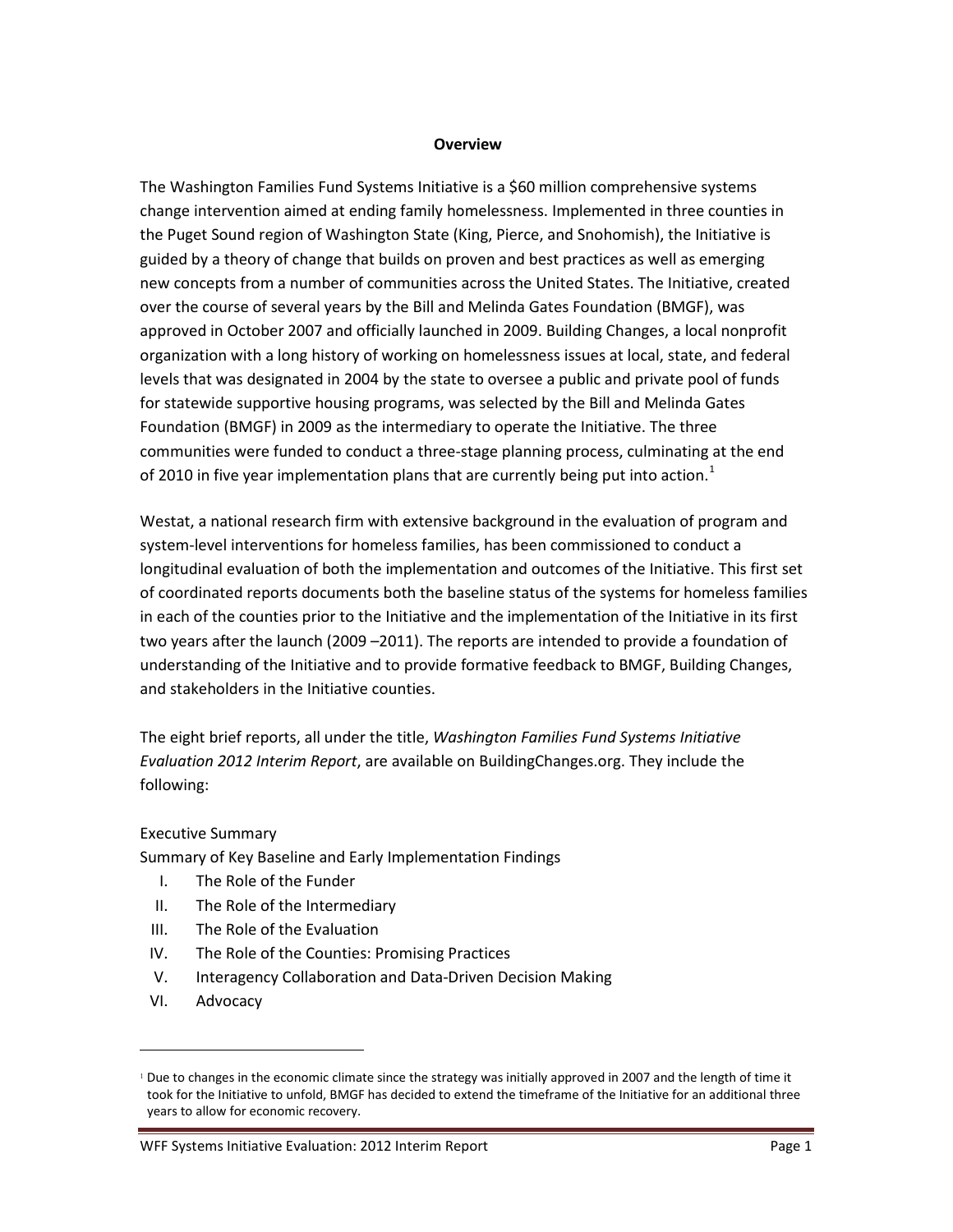Three sets of appendices include additional description and analysis of the implementation of the Initiative in each of the Initiative counties (Appendices I A-C); the role of selected organizations in the system and in the Initiative (Appendices II A-G); and the list of key informants for the Westat site visits in summer 2009 and February 2011 (Appendix III).

This report describes the Initiative's intermediary, Building Changes, including a description of how it is organized, the roles it has assumed, and the activities it has undertaken in the first two years and a summary appraisal of its efforts during this time.

# **Overview of Building Changes**

Founded as AIDS Housing of Washington in 1988, Building Changes, a non-profit organization based in Seattle, Washington, has had a long history of working at federal, state, and local levels on strategies to help vulnerable populations, especially those with housing and homelessness issues. In 2007, the organization changed its name to Building Changes to better reflect its work on systems change and policy reform in the area of homelessness. Moreover, the organization's legacy work in HIV/AIDS, especially in owning and managing housing for this special population, is in the process of being discontinued.

Today, most of Building Changes' work is focused on vulnerable and homeless families, but with application to all populations, including veterans and individuals and youth. In recent years, Building Changes work has largely focused on systems that affect broad populations; including employment and public benefits, child welfare, and domestic violence. The organization's three primary activities are grant-making, capacity building/technical assistance, and advocacy.

A significant portion of its family homelessness work stems from the Washington Families Fund. In 2004, the Washington Families Fund was established by the Washington State Legislature as the first-of-its-kind public private partnership devoted to long-term funding for supportive housing for homeless families. The Fund was created in an effort to expand the lessons learned and impacts of the Sound Families Initiative to a statewide context. Building Changes administers this Fund, has assembled 24 public and private partners, and awards service grants to supportive housing programs across Washington State. In 2009 the Washington Families Fund expanded to support the Initiative in King, Pierce, and Snohomish counties. Over time, Building Changes expects to draw from the learnings in these three counties, and expand the Initiative statewide.

# **Selection as the Systems Initiative Intermediary**

In 2009, due to Building Changes' experience with developing relationships, providing technical assistance, and awarding grants across Washington State, BMGF designated Building Changes to operate as the intermediary for the systems initiative. The selection of Building Changes resulted in BMGF naming the Initiative the Washington Families Fund Systems Initiative in order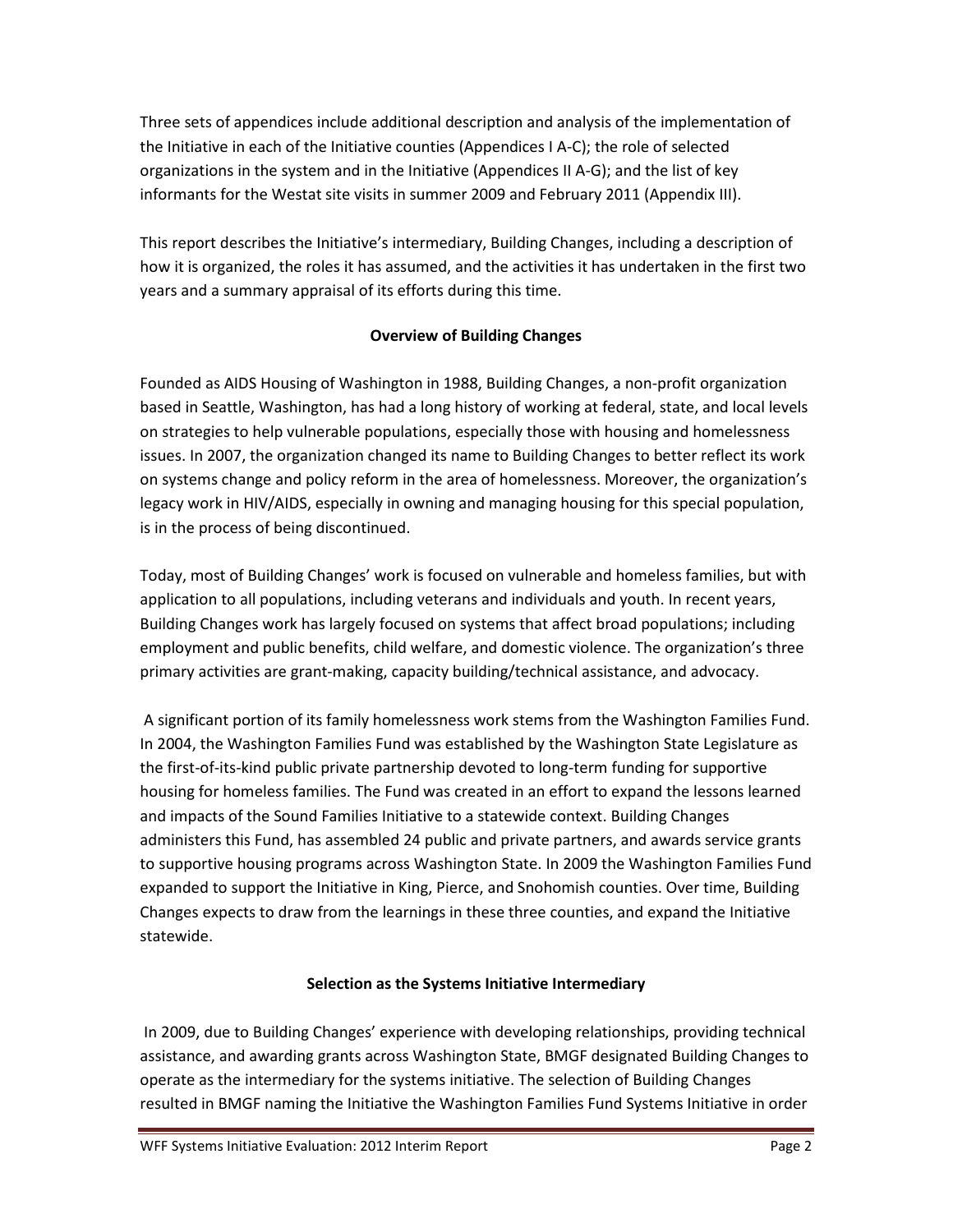to connect it to the existing Washington Families Fund program and set the stage for Building Changes to expand the systems change work statewide.

On March 19, 2009, a Memorandum of Understanding (MOU) was signed by 24 entities for the purpose of articulating a shared intention to continue and expand the public-private partnership administered by Building Changes and known as the Washington Families Fund (WFF). Partners included the state (as endorsed by the Governor); the three counties of King, Pierce, and Snohomish (as endorsed by the respective County Executives); the major cities of Seattle, Tacoma, and Everett (as endorsed by the respective mayors); two prominent Puget Sound employers, Boeing and Microsoft; the five public housing authorities in the three counties; community and philanthropic foundations in the area; and the United Way entities for each county. As part of this partnership, a WFF Leadership Committee was formed, co-chaired by the Governor or his or her designee, and a committee member from a philanthropic partner. The purpose of the Committee, as stated in the MOU, is "to champion and refine the goals of the Washington Families Fund, review evaluation findings and monitor progress toward the stated goals, identify and promote policy needed policy changes, recommend investment strategies, and approve policies for pooled funds." The Washington Families Fund Leadership Committee meets twice a year.

The MOU also established a Technical Steering Committee. This committee was slated to meet four times a year and, co-chaired by a Building Changes representative and a government representative, to advise the counties in each phase of the Systems Initiative, to determine and promote opportunities for collaboration and learning throughout the counties and state, to make funding recommendations to Building Changes and partners, and when relevant, to review and share evaluation findings. Building Changes, however, decided not to create a separate Technical Steering Committee since much of this work was part of the existing purview of Washington State's Inter-Agency Council on Homelessness. Instead, Building Changes' Board of Directors created a WFF Program Committee that sets the funding policies and priorities for all WFF-related grants. Representatives on this committee include Board members and members of the community, including the Program Officer from BMGF.

Since 2009, Building Changes has received \$4,031,000 to operate as an intermediary for the Initiative. These funds support efforts related to the organization improving its internal capacity, and support the technical assistance, convening, communication, and advocacy work related to the Initiative. Also, as of 2011, nine of 27 Building Changes staff were involved, to a varying extent, in the work of the Initiative.

# **Role as Systems Initiative Intermediary**

Intermediaries are defined as the "substantive link between two segments of society: organizations with resources (funders) and those organizations that are seeking resources (community organizations and initiatives) (ASDC, 2002). Intermediaries assemble the resources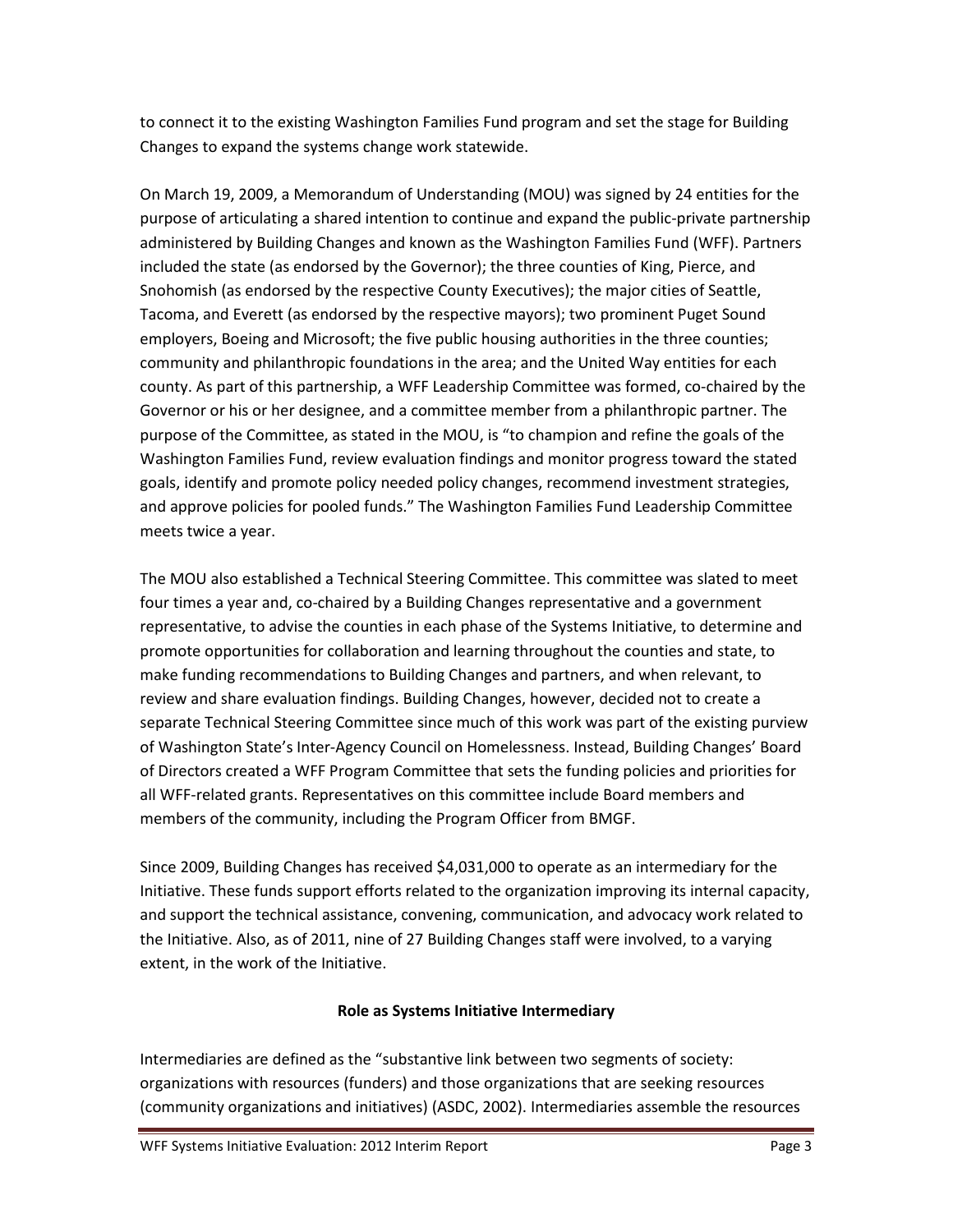from one or more funders, such as government, foundations, corporations) and distribute them to non-profit organizations intended to strengthen communities.

As the intermediary for the Washington Families Fund Systems Initiative, Building Changes is funded by BMGF and co-manages the Initiative with key Foundation staff. Its role involves working with each of the respective county leads, local housing and mainstream service providers, and government agencies to guide the planning of the Initiative and to put these plans and strategies into action. Building Changes has undertaken several key roles, most of which are common functions for intermediaries (ASDC, 2002; Fieldstone Alliance, 2008; Schorr, 2010). These include the following:

- Grant-making;
- Technical assistance, training, capacity building, ongoing support;
- Convening of meetings and fostering peer support and networking;
- Documentation/synthesis;
- Pilot projects; and
- Policy and advocacy.

Table II\_1 provides a detailed listing of the activities within these roles that Building Changes has conducted since 2009, the target audiences for each activity, and the focus area of the Initiative that is being addressed. The four focus areas constitute the Theory of Change that undergirds the Initiative and are described more completely in the *Summary Report*. The four focus areas include the following:

- 1. Promising Practices (in five pillar areas of activity: coordinated entry, prevention, rapid housing, tailored services, and employment);
- 2. Interagency Collaboration;
- 3. Data-Driven Decision Making; and
- 4. Policy and Advocacy.

As can be seen from the table, although Building Changes' work spans the different target audiences and focus areas of the Initiative, to date most of the work has been concentrated at the county level either with individual counties or across the counties, and focused on the promising practices that align with the five pillars. A brief review of each category of activity follows.

# **Grant-making/Funding**

One of Building Changes' intermediary roles is to provide funding support for the counties as they implement the Initiative. This support involves allocation, oversight, and administration of WFF System Innovation Grants (SIG), and participation in each county's funders' group.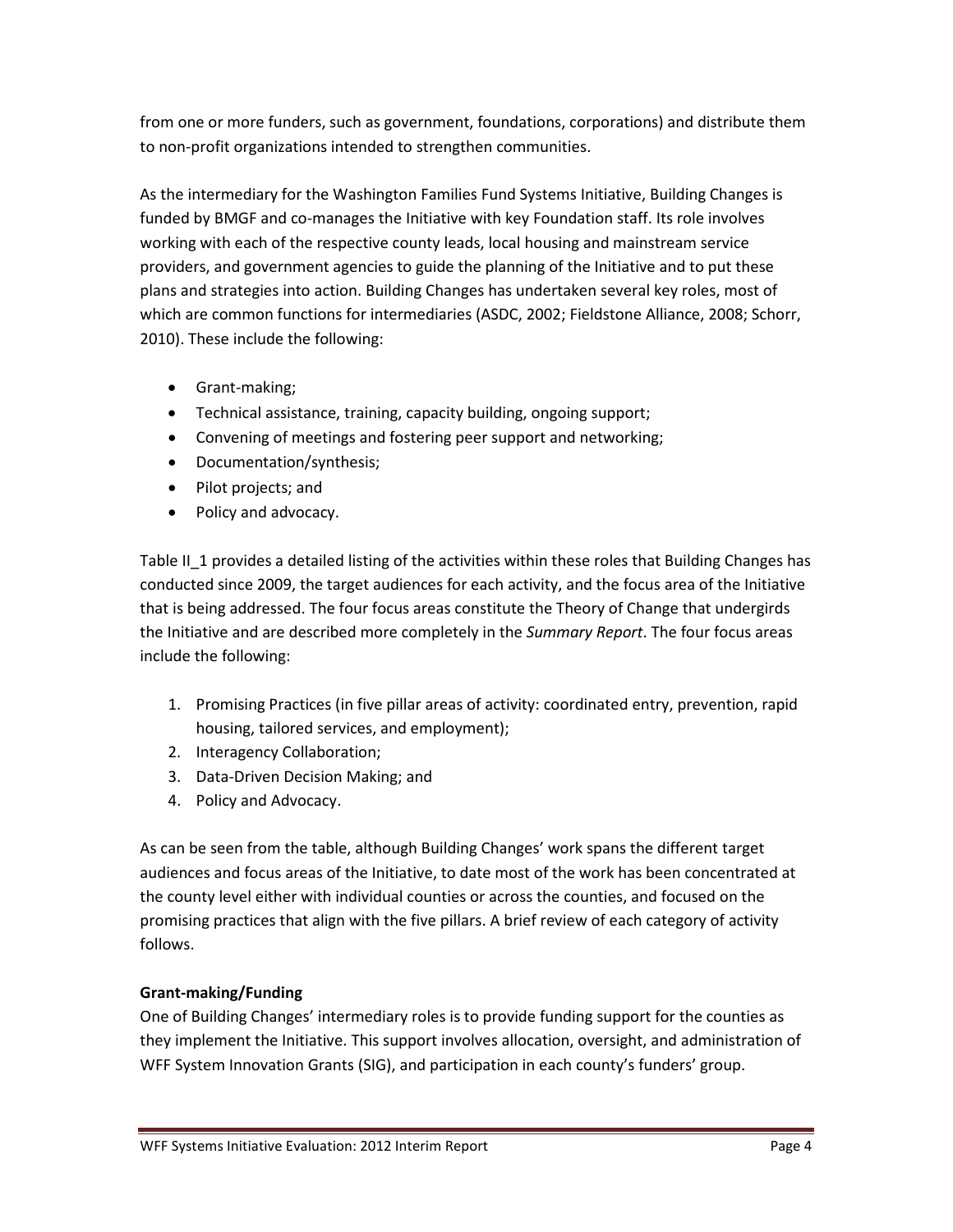In January 2011, Building Changes made its first SIG awards. The organization re-grants BMGF funds, making targeted investments to providers to support the implementation of promising practices work in the Initiative counties. Throughout the span of the Initiative, Building Changes will receive roughly \$30 million from BMGF to re-grant as SIGs. In order to receive these funds, organizations need to secure \$2.50 of public funds for each requested SIG dollar. The WFF Program Committee reviews the grant applications and makes funding recommendations to the Building Changes Board of Directors.

For the first round of funding in 2011, Building Changes had \$4.5 million available for SIG grants. The allocation for these funds was split across the three counties, with a 40 percent, 30 percent, and 30 percent split for King, Pierce, and Snohomish, respectively. In 2011, Building Changes granted \$3,086,317 in SIG funds, composed of \$1,800,000 in King County, \$603,883 in Pierce County, and \$682,434 in Snohomish County. Building Changes worked with funders in each of the three counties to align funding priorities and policies to release the SIG funds.

In King County, \$1,800,000 of SIG funds was matched with \$6,211,600 of funds from the 2163 program, the local Vets and Human Service Levy program, and the United Way of King County. This funding supports the implementation of a coordinated entry and assessment system (operated by the non-profit agency Catholic Community Services), a prevention program (operated by the non-profit agency Neighborhood House), and a time-limited housing program (operated by the non-profit agency Wellspring Family Services). Details of the work these agencies are undertaking to implement the promising practices are provided in Appendix II-A of this report.

In Pierce County, \$603,883 of SIG funds was matched with \$1,672,209 of funds from the county's 2163 program. (This matched funding comes from the Homeless Housing and Assistance Act that raises revenue through real estate document recording fees). The funding supports the implementation of a centralized intake and prevention system (operated by the non-profit agency Associated Ministries), a Landlord Liaison Project (operated by the non-profit agency Metropolitan Development Council), and a rapid housing and tailored services program with the Tacoma Housing Authority and McCarver Elementary school (operated by the Tacoma Housing Authority). Details of the work these agencies are undertaking to implement the promising practices are provided in Appendix II-B of this report.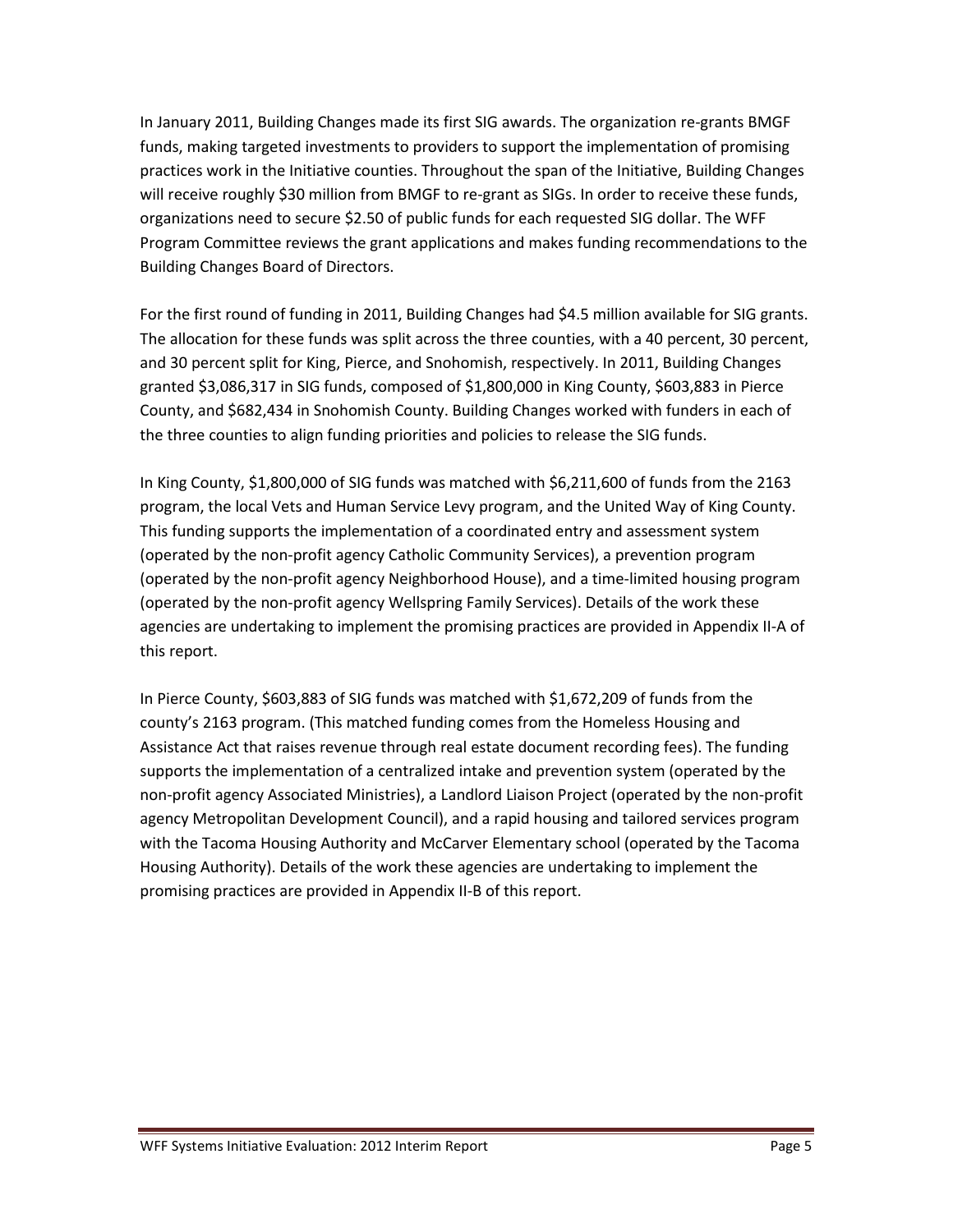# **Table II\_1. Building Changes Activities**

| rasic in_ar ballang changes neuvrales                                                   | <b>Target Audiences</b>          |                |              |                 | <b>Focus Area</b>               |                      |                                        |                     |
|-----------------------------------------------------------------------------------------|----------------------------------|----------------|--------------|-----------------|---------------------------------|----------------------|----------------------------------------|---------------------|
| <b>Intermediary Activities</b>                                                          | <b>Specific</b><br><b>County</b> | Tri-<br>county | <b>State</b> | <b>National</b> | $\mathbf{1}$<br>PP <sup>*</sup> | $\overline{2}$<br>IC | $\overline{\mathbf{3}}$<br><b>Data</b> | 4<br><b>P&amp;A</b> |
| <b>Grant-making/Funding</b>                                                             |                                  |                |              |                 |                                 |                      |                                        |                     |
| Fund SIG grants                                                                         | <b>KPS</b>                       |                |              |                 | $\checkmark$                    |                      |                                        |                     |
| Participate on Funders'<br>Group                                                        | <b>KPS</b>                       |                |              |                 |                                 |                      |                                        |                     |
| <b>Technical Assistance,</b><br><b>Capacity Building, and</b><br><b>Ongoing Support</b> |                                  |                |              |                 |                                 |                      |                                        |                     |
| Meet regularly with<br>county leads                                                     | KPS                              |                |              |                 |                                 |                      |                                        |                     |
| Host learning<br>opportunities                                                          |                                  |                |              |                 |                                 |                      |                                        |                     |
| Sponsor sessions with<br>experts: (e.g., Dale<br>Jarvis; Katharine Gale)                |                                  |                |              |                 |                                 |                      |                                        |                     |
| Work with DV Coalition                                                                  |                                  |                |              |                 |                                 |                      |                                        |                     |
| Assisting on developing<br>a funding assessment<br>document and tool box                | <b>KPS</b>                       |                |              |                 | ✓                               |                      |                                        |                     |
| Assist county with staff<br>development curriculum                                      | К                                |                |              |                 | ✔                               |                      |                                        |                     |
| Work with WDC, KCHA,<br>SHA, and KC on<br>employment programs                           | K                                |                |              |                 | $\checkmark$                    |                      |                                        |                     |
| Work with county on<br>organizational<br>assessments/<br>tailored services              | P                                |                |              |                 | ✓                               |                      |                                        |                     |
| Work on developing<br>employment navigator<br>projects                                  | P                                |                |              |                 | ✓                               |                      |                                        |                     |

WFF Systems Initiative Evaluation: 2012 Interim Report Page 6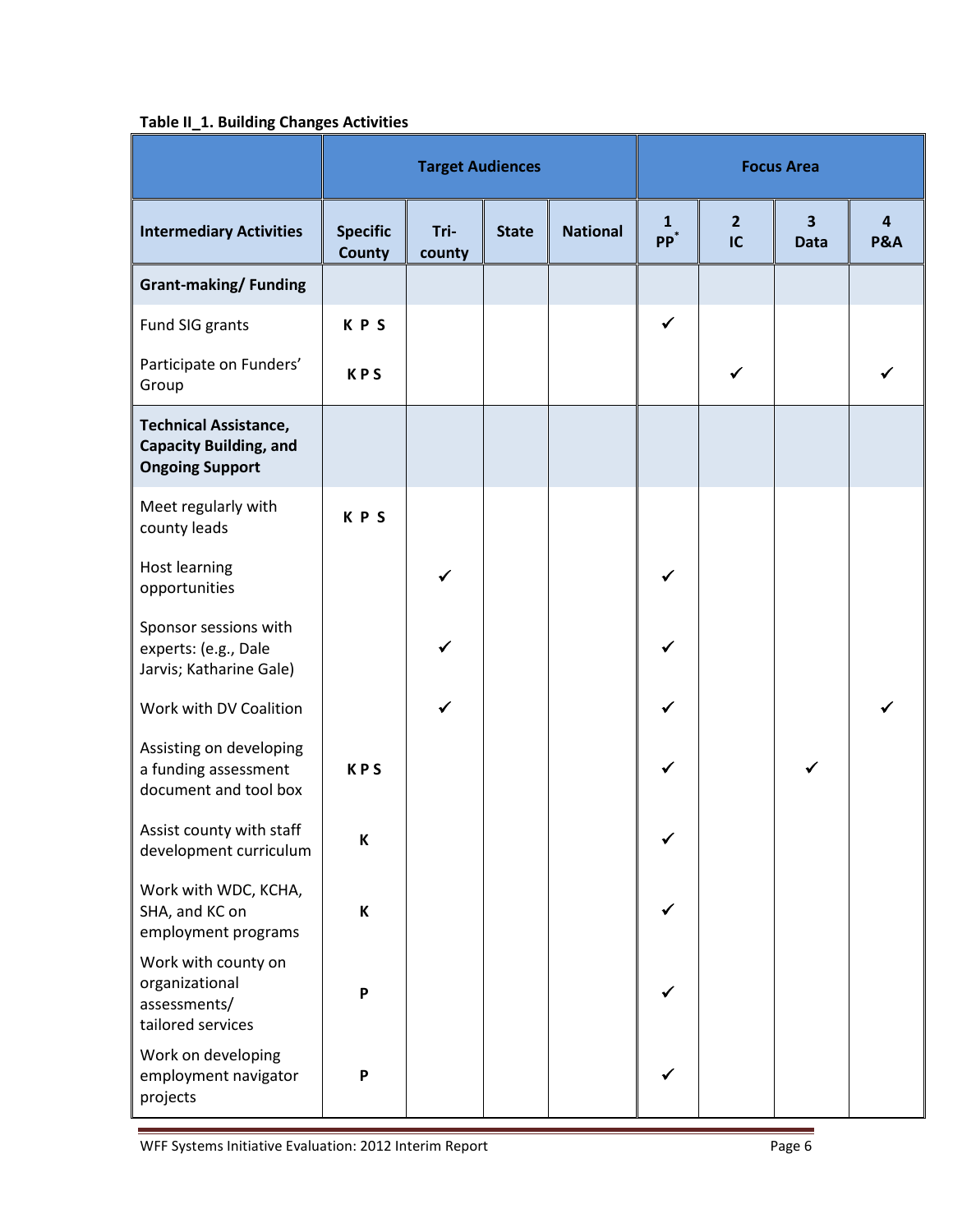|                                                                                             | <b>Target Audiences</b>          |                |              |                 | <b>Focus Area</b>      |                      |                                        |                     |
|---------------------------------------------------------------------------------------------|----------------------------------|----------------|--------------|-----------------|------------------------|----------------------|----------------------------------------|---------------------|
| <b>Intermediary Activities</b>                                                              | <b>Specific</b><br><b>County</b> | Tri-<br>county | <b>State</b> | <b>National</b> | $\mathbf{1}$<br>$PP^*$ | $\overline{2}$<br>IC | $\overline{\mathbf{3}}$<br><b>Data</b> | 4<br><b>P&amp;A</b> |
| Work with on a series of<br>trainings for providers                                         | $\mathsf{s}$                     |                |              |                 | $\checkmark$           |                      |                                        |                     |
| <b>Convening and Peer</b><br><b>Support/Networking</b>                                      |                                  |                |              |                 |                        |                      |                                        |                     |
| Convene and manage<br><b>WFF Leadership</b><br>Committee                                    |                                  | $\checkmark$   |              |                 | $\checkmark$           | $\checkmark$         | ✓                                      |                     |
| Co-convene the WFF<br><b>Data Solutions</b><br>Workgroup                                    |                                  | ✔              | ✓            |                 |                        |                      |                                        |                     |
| Co-convene monthly tri-<br>county meetings                                                  |                                  |                |              |                 | $\checkmark$           | $\checkmark$         | ✓                                      |                     |
| Facilitate peer learnings<br>after hosting Learning<br>Opportunities                        |                                  |                |              |                 | ✓                      |                      |                                        |                     |
| Hosted a networking<br>session between<br>employers and housing<br>providers                |                                  | ✓              |              |                 | ✓                      |                      |                                        |                     |
| Convened Silos to<br><b>Systems: Solutions for</b><br><b>Vulnerable Families</b><br>meeting |                                  |                |              |                 |                        |                      |                                        |                     |
| Documentation/<br><b>Synthesis</b>                                                          |                                  |                |              |                 |                        |                      |                                        |                     |
| Develop policy paper of<br>family homelessness                                              |                                  |                |              |                 |                        |                      |                                        |                     |
| Document employment<br>navigators                                                           |                                  |                |              |                 |                        |                      |                                        |                     |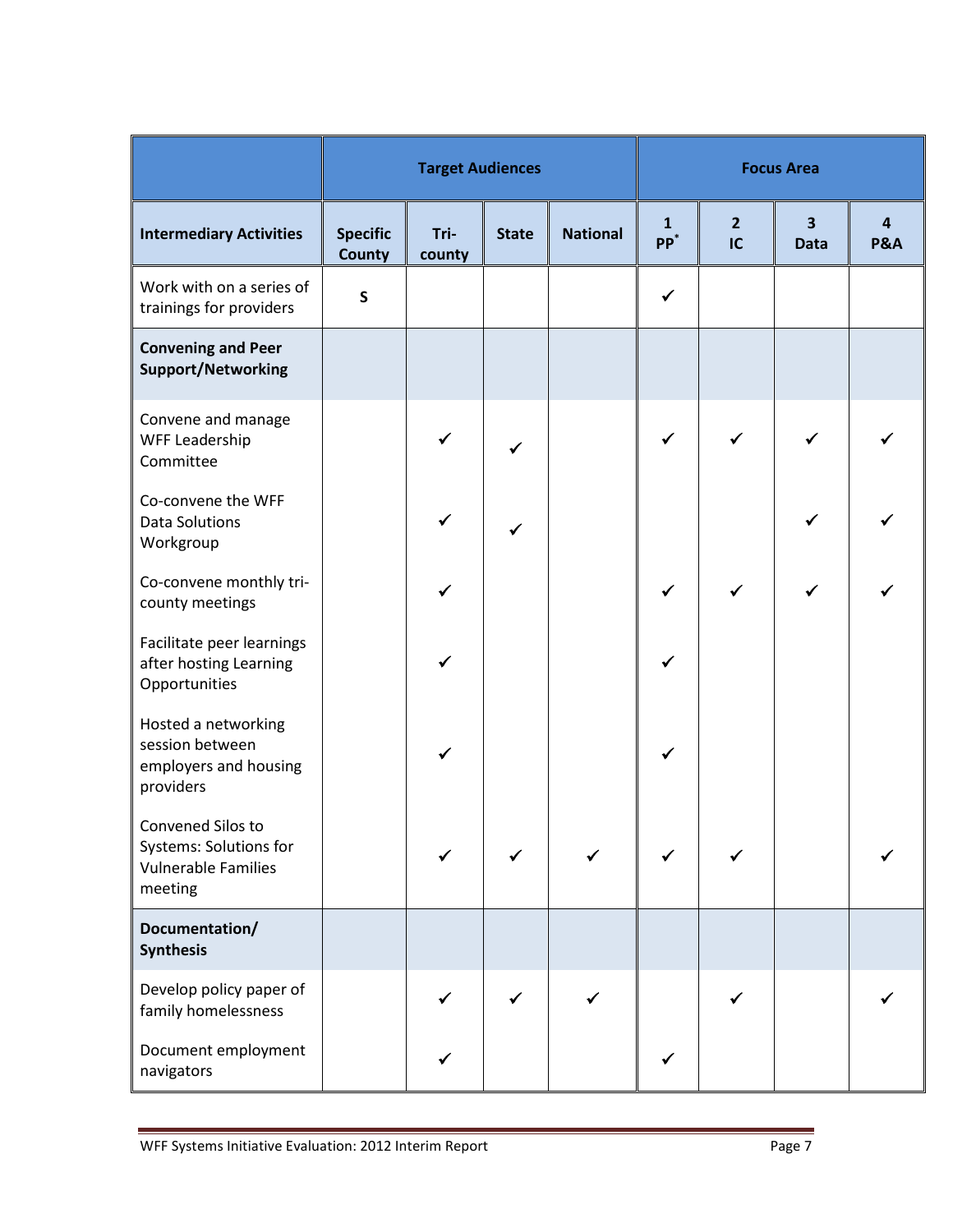|                                                                        | <b>Target Audiences</b>          |                |              |                 | <b>Focus Area</b>               |                          |                                  |                 |
|------------------------------------------------------------------------|----------------------------------|----------------|--------------|-----------------|---------------------------------|--------------------------|----------------------------------|-----------------|
| <b>Intermediary Activities</b>                                         | <b>Specific</b><br><b>County</b> | Tri-<br>county | <b>State</b> | <b>National</b> | $\mathbf{1}$<br>PP <sup>*</sup> | $\overline{2}$<br>$IC^*$ | $\overline{\mathbf{3}}$<br>Data* | <b>P&amp;A*</b> |
| Document funders<br>groups                                             |                                  |                |              |                 |                                 |                          |                                  |                 |
| Document coordinated<br>entry                                          |                                  |                |              |                 |                                 |                          |                                  |                 |
| <b>Pilot Projects</b>                                                  |                                  |                |              |                 |                                 |                          |                                  |                 |
| Work on Child Welfare<br>Pilot                                         | K P                              |                |              |                 |                                 |                          |                                  |                 |
| Policy/Advocacy                                                        |                                  |                |              |                 |                                 |                          |                                  |                 |
| Led effort for passed<br>legislation on telephonic<br>consent for HMIS |                                  |                |              |                 | ✔                               |                          |                                  |                 |
| Advocate for funding for<br>grant-making                               |                                  |                |              |                 |                                 |                          |                                  |                 |
| Support other advocacy<br>agendas                                      |                                  |                | ✓            |                 | $\checkmark$                    | $\checkmark$             |                                  |                 |

## **Table II\_1. Building Changes Activities (continued)**

\* PP: Promising Practices. IC: Interagency Collaboration. Data: Data-Driven Decision Making. P&A: Policy and Advocacy \*\* K P S: King, Pierce, and Snohomish Counties

In Snohomish County, \$682,434 of SIG funds was matched with \$1,707,916 of funds from various sources, including the Workforce Investment Act, the Community Services Block Grant program, the Consolidated Homeless Grant program, the Emergency Housing Program, and Edmonds Community College. This funding supports the implementation of all five promising practices for the pilot Initiative implementation. The non-profit agency Catholic Community Services of Western Washington is implementing coordinated entry and tailored services pilot activities. The non-profit agency Volunteers of America is implementing pilot prevention activities, and the local YWCA and Edmonds Community College are implementing tailored services and economic opportunities pilot activities. Details of the work these agencies are undertaking to implement the promising practices are provided in Appendix II-C of this report.

In addition to administering the SIG funds, Building Changes is a member of each of the county's local funders' groups. In each county, the funders' group includes representatives from local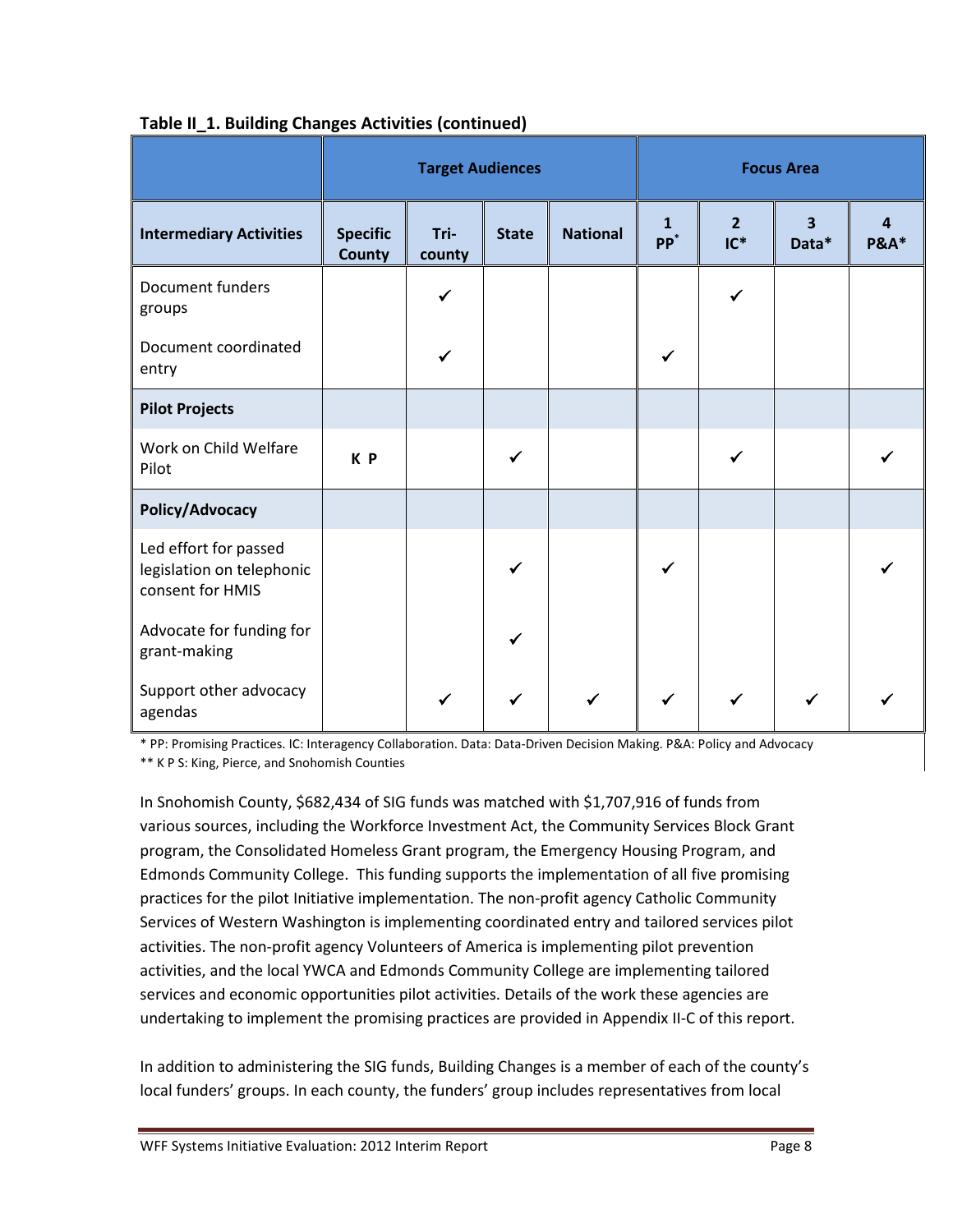government and non-government organizations that have financial resources for housing and homelessness programs. Building Changes has an active role in each of these funders' groups by offering strategic guidance for setting funding priorities, and leveraging SIG funds as a resource to align funding decisions for homelessness programs. Further description of the funders' groups is presented in *Interagency Collaboration and Data*.

#### **Technical Assistance, Capacity Building, Ongoing Support**

Much of Building Changes' intermediary role is to support and guide the work of the Initiative counties by working closely with the county leads in the implementation of their efforts. This support includes regular contact with each of the county leads and holding additional meetings as needed to help them implement each focus area of the work. Building Changes also works with local organizations, including housing authorities, workforce development agencies, and housing providers, to provide technical assistance and assist in the development of systemschange plans.

The work to date has focused on implementing the five promising practices in the first focus area of the Initiative. As an example, Building Changes hosted a series of "learning opportunities" for provider agencies in each of the counties in the summer of 2011. Each session included a speaker who represented a community from another area of the country, such as Grand Rapids, Michigan; Chicago, Illinois; and Salt Lake City, Utah, where they have been implementing one or more of the promising practices outlined in the theory of change. The objective of these series was to increase providers' awareness of promising practices, and to improve their understanding of how they can be implemented. Another example of technical assistance is Building Changes hosting a two-day session in January 2012 for a national prevention expert to meet with group of funders and county and city planners. The goal of this session was to convene stakeholders, and have them develop prevention planning efforts for the upcoming year.

Building Changes also works with BMGF to jointly sponsor sessions on key topics for the monthly tri-county meetings. These meetings foster cross-county learning as well as provide opportunities to hear from representatives from mainstream agencies, such as the school or child welfare system, and to strategize with county leads on how they can be involved with the Initiative. For example, as a result of one of the tri-county meetings, Building Changes staff initiated conversations with a group of stakeholders in Pierce County about how the county and workforce development agencies can align their funding and develop an employment program for families identified by local McKinney Vento liaisons. There is currently an informal workgroup composed of staff from Building Change, Pierce County, Workforce Central, and Washington Women's Employment and Education (WWEE), that is developing plans for a Pierce County McKinney Vento Employment Project.

Finally, Building Changes provides direct technical assistance on key tasks for each of the counties. For example, Building Changes staff is working with King County to develop a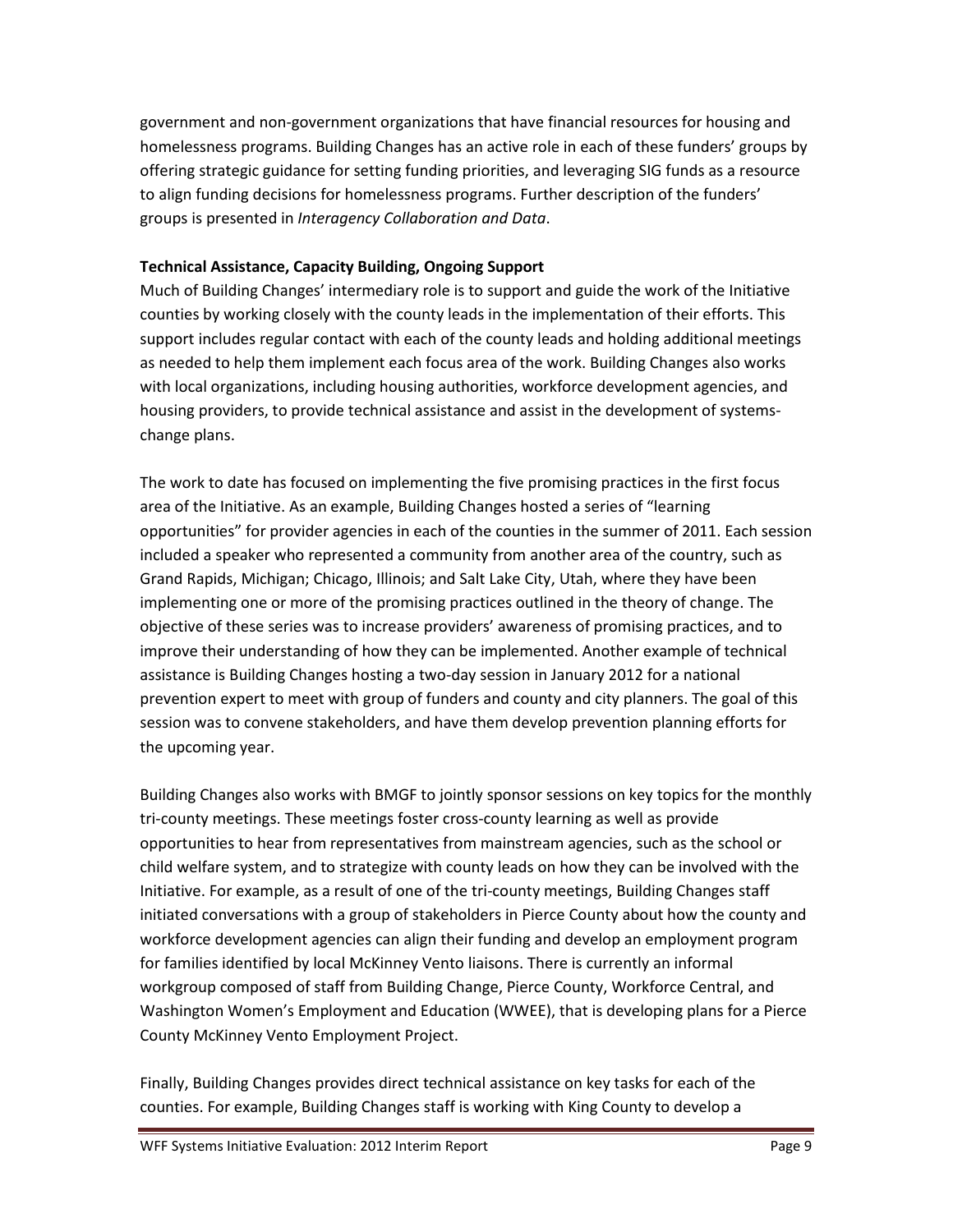curriculum for housing providers to prepare its staff for implementing tailored services. Building Changes staff also has worked with Pierce County in developing an organizational assessment of each housing provider and to develop a plan for each agency to implement a tailored services approach.

A detailed listing of Building Changes' technical assistance, capacity building, and ongoing support activities is provided in Table II\_1.

## **Convening Peer Support/Networking**

Building Changes has assumed the role of convener, both for the three counties and for larger audiences to support the work of the Washington Families Fund Systems Initiative. The work includes holding regular meetings, such as the semi-annual Washington Families Fund Leadership Committee meeting and the monthly tri-county meetings, as well as organizing other meetings as needed, such as the Data Solutions Workgroup, which was designed to address problems with the Homeless Management Information Systems (HMIS), and the employment training session.

Building Changes also has taken a larger convening role to support the work of the Initiative. In October 2011, Building Changes, in cooperation with BMGF, the Corporation for Supportive Housing (CSH), the National Alliance to End Homelessness, the Conrad N. Hilton Foundation, the Robert Wood Johnson Foundation, and Casey Family Programs, organized a meeting of local, state, and national leaders in the field. The purpose of this meeting, *Silos to Systems: Solutions for Vulnerable Families,* was to develop a shared agenda for policy and systems change informed by the most innovative thinking and promising practices. The meeting, supported by two policy background papers produced by Building Changes and CSH, focused on the fields of child welfare and income and work supports, with particular attention to housing needs and solutions for the most vulnerable and homeless families with children. The background papers documented why these two areas are in particular need of attention for vulnerable families, and offered recommendations for actions that may help strengthen the gaps in these fields. Work stimulated from this meeting is underway.

#### **Documentation/Synthesis**

A smaller role for Building Changes is documenting best practices as well as developing syntheses and white papers on key topics. In February 2011, the organization released a policy paper entitled, *Ending Family Homelessness in Washington State: An Emerging Approach*, which developed a framework for understanding homeless and vulnerable families, strategies for serving them, and policy recommendations for ending homelessness. Also, recently, based on the work of the three counties, Building Changes has started documenting the functions and roles for employment navigators and funders groups, and the process of coordinated entry being implemented in each of the three counties. For the last topic, the intermediary has also conducted a webinar, in collaboration with the Department of Commerce and Pierce, Clark, and Kitsap counties.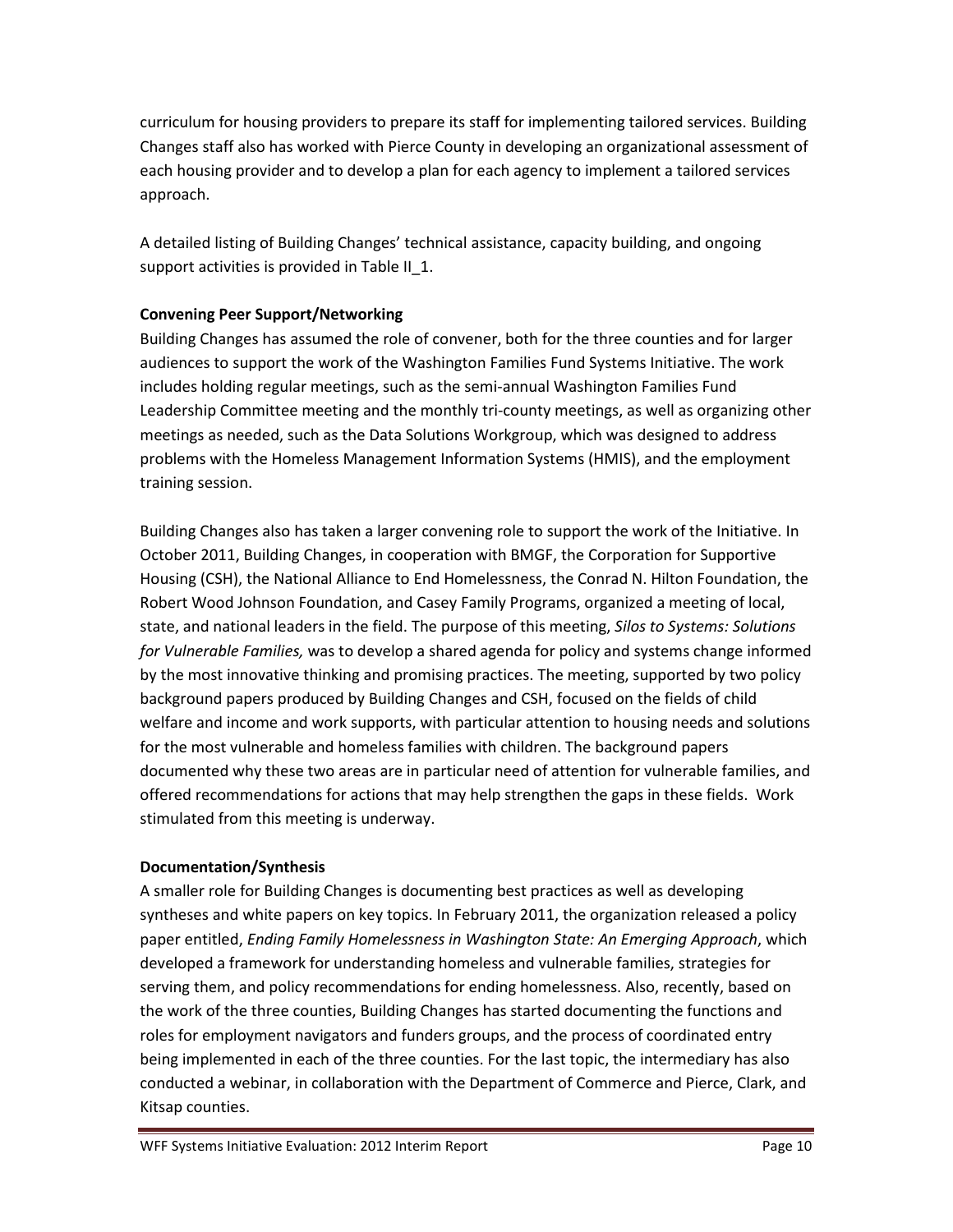#### **Pilot Projects**

One major project that Building Changes has undertaken as part of the WFF Systems Initiative is working with local stakeholders to apply for a Title II\_E waiver application under the Child and Family Services Improvement and Innovation Act. This waiver will provide Washington State with flexibility in use of its Title II E funds, such as the ability to provide prevention services or services after a family has reunified. In doing this work, Building Changes is drafting a Memorandum of Understanding (MOU) agreement between 17 public housing authorities and the Washington State Children's Administration. This agreement will formalize a relationship between the two entities to work together and combine rental subsidies with tailored, community-based services for families involved with the child welfare system.

#### **Policy and Advocacy**

Building Changes also partners with housing and homelessness advocacy organizations, public entities, and private philanthropy to promote effective programs, pass legislation, and maintain or increase funding aimed at ending homelessness. To date, a large portion of this advocacy work occurs at the state level. For example, in 2011, Building Changes was successful in leading an effort to pass state legislation allowing telephonic consent for HMIS data collection. This policy change was instrumental to the successful implementation of coordinated intake for the Initiative counties.

#### **Appraisal**

Over the course of the evaluation, we will examine the intermediary's work in facilitating the strategy development and implementation of the WFF Systems Initiative. This includes providing leadership, providing resources, fostering collaboration within and across the three counties and with the state, and fostering new initiatives, policies, and ideas to reduce family homelessness. At this stage in the evaluation, it is too early to examine all the areas of outcome, but it is appropriate to assess the extent to which Building Changes has begun to provide leadership and resources to foster the development of the Initiative county models, and the receptivity the organization has received at the county and state levels in its role, and the extent to which it has begun to co-manage the Initiative effectively with the Foundation.

Building Changes' work has spanned the four focus areas of the Initiative, including the following:

• Working with the counties to guide the development and implementation of their pillar strategies by providing resources especially through the SIG grants, offering ideas, establishing partnerships, and providing leadership through its various activities (Focus Area 1);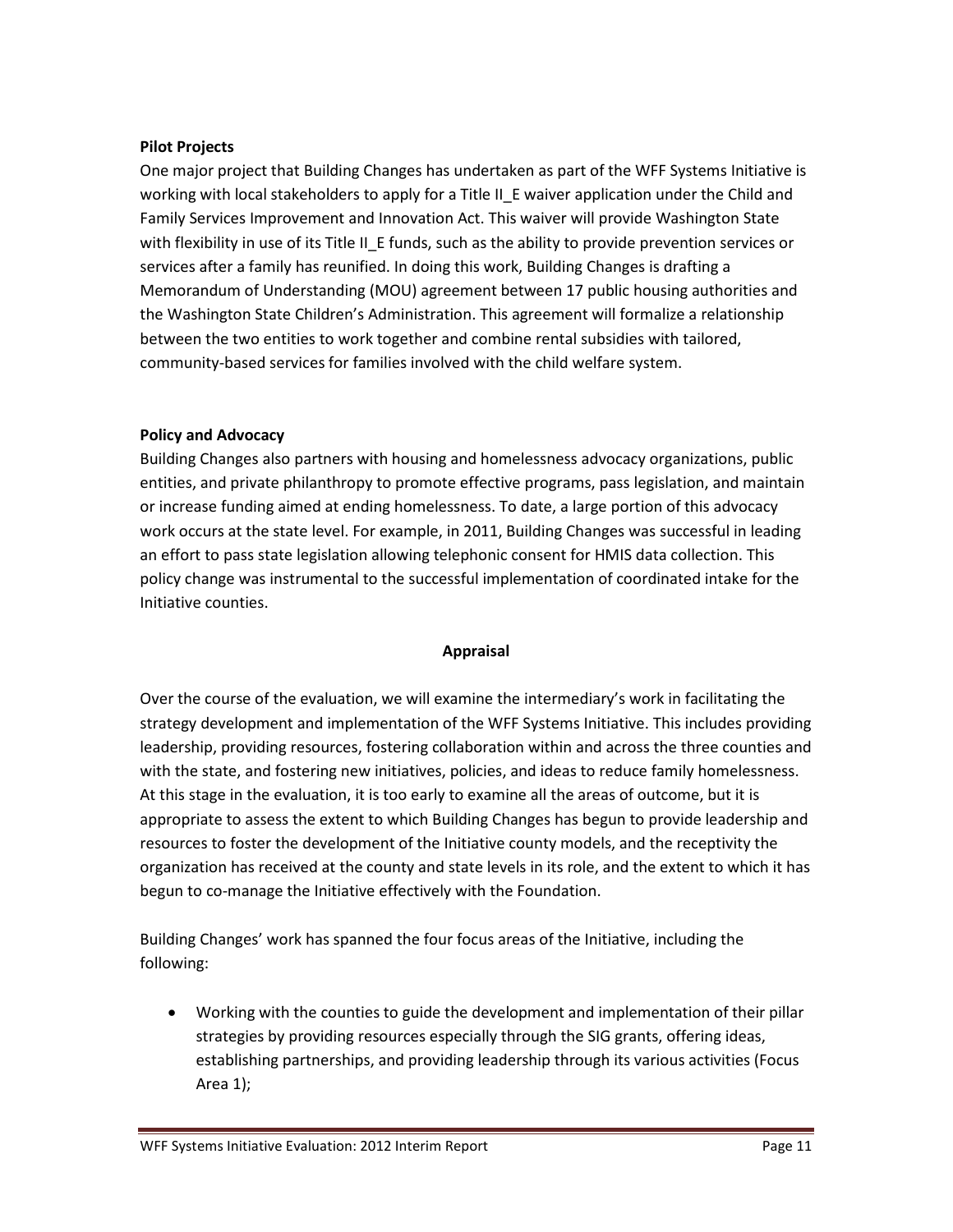- Fostering the collaboration and coordination of agencies and organizations within and across the three counties, and within the state, and helping to foster a shared vision for the Initiative (Focus Area 2);
- Promoting improvements in the collection and use of data, primarily through the Data Solutions Work Group (Focus Area 3);
- Leveraging funding, promoting coordination and realignment of funding at the state level (Focus Area 4); and
- Promoting specific policy, advocacy, and innovative programmatic initiatives to reduce family homelessness (Focus Area 4).

In our two site visits, in 2009 and 2011, we had the opportunity to speak with the county leads and other stakeholders in the individual counties and the state about the role of Building Changes as the intermediary for the Initiative, as well as with staff from the Foundation and Building Changes itself. Through these interviews, we noted strong recognition and appreciation for Building Changes' support in the Initiative. Interviewees at both the state and county level noted Building Changes' growing role as a funder, convener, and provider of technical assistance for the Initiative. The organization's history in the housing and homelessness arena, particularly with building relationships and coalescing public and private funders, was also recognized, especially by individuals who had worked with the organization prior to the Initiative. In addition, the organization's ability to get the telephonic consent passed at the state level was applauded by several individuals whom we had interviewed.

Yet there was continued confusion about the intermediary's role, primarily at the county level by those most engaged in the Initiative. Several interviewees, especially at the county level, saw BMGF, not Building Changes, as having the lead role in implementing the Initiative. For example, there was confusion and some frustration, about which entity (BMGF or Building Changes) has the authority to approve plans for the SIG funds. As the Initiative was getting implemented, there was concern across the three counties that Building Changes could not make a decision, such as what constitutes a match, without getting the Foundation's approval. They viewed the planning process and initial grant-making as taking an inordinate amount of time, reflecting some flexibility but also indecision.

Stakeholders also often referenced BMGF as playing the integral role in convening stakeholders for Initiative learning and planning efforts. At the time, the Foundation had provided the county with the planning and Infrastructure Grants and had been the main funder. Many in the counties were yet unaware of Building Changes' role in the Initiative. At the time, the intermediary had only awarded one SIG grant, and had not yet participated in all of the three Funders' Groups. Since the 2011 site visit, Building Changes has implemented many more activities, but many of the activities continue to involve the strong participation of BMGF. It will continue to be important to assess the extent to which Building Changes can grow in its role and gain autonomy in its work with the counties. Though the Foundation and Building Changes are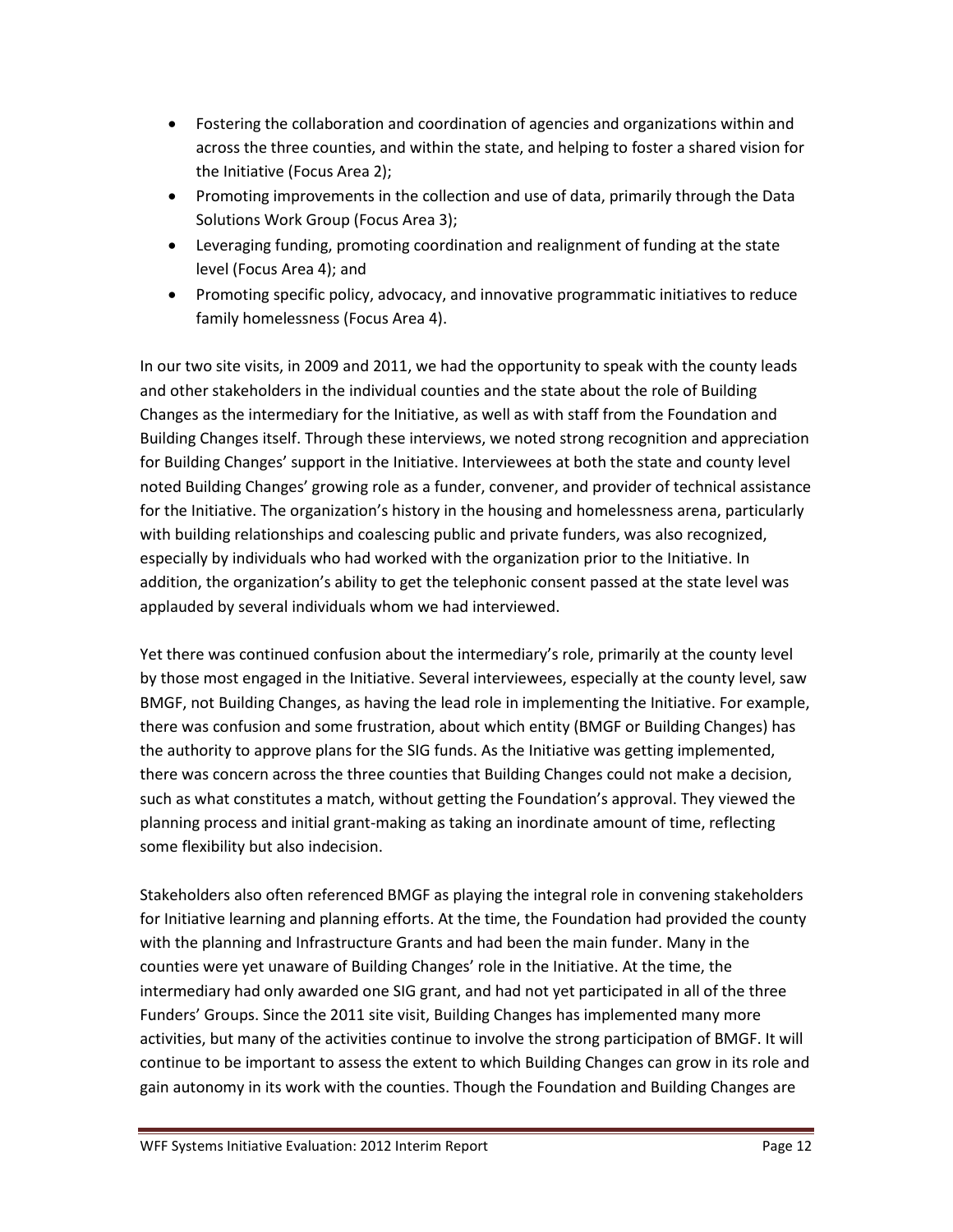co-managing the Initiative, the fact that BMGF funds are the source for both organizations' resources creates a natural imbalance between the two organizations that was exacerbated in the early implementation of the Initiative by the Foundation's need to approve county plans and infrastructure grant applications.

In addition, at the time of the 2011 visit, Building Changes was not yet viewed as having a strong technical assistance role at the local level. At least one county voiced the desire for more crosscounty leadership and direction from Building Changes. At the time, the intermediary had not undertaken many of the technical assistance and convening activities that have been noted in this section. For example, the monthly tri-county meetings had not yet been initiated, and the Silos to Systems meeting had not occurred. As the evaluation continues, it will be important to understand the extent to which the technical assistance, capacity building, and support roles of Building Changes is well received. More importantly, it will be important to understand how these roles guide and strengthen the work in the counties; particularly with helping improve providers' ability and capacity to implement the promising practices work that is required for systems change.

Finally, in early 2011, Building Changes' had a few staff working on the Initiative , with one staff person working closely with the Foundation having the most central identity with the counties. The organization itself had weathered some staff transitions as it was moving into its new identity, reducing its legacy work, building its skill base in areas needed in the Initiative (e.g., advocacy, communication, grant-making) as well as preparing for a new executive director. As of February 2012, the Board of Directors approved a three year strategic business plan that firmly established Building Changes' role as a systems change intermediary and directed an organizational restructuring to support the systems change work. This includes creating three new leadership positions: Director of Policy, Director of Strategic Initiatives, and Director of Programs. In addition, the roles and responsibilities for all of program staff across all teams have been redefined to include identifying, developing, and implementing systems change work. Their work is largely focused on Initiative-related items, and the staff now has regular weekly meetings where they share and discuss systems change plans for the three Initiative counties and statewide. As the evaluation continues, it will important to understand how these organizational changes impacts Building Changes' ability to lend their expertise for technical assistance and capacity building work.

#### **Summary**

Building Changes' work to date has spanned different audiences and the breadth of the theory of change, but has been largely concentrated at the county level and on the five pillars of promising practices. The active role of BMGF in the co-management of the Initiative has created challenges in Building Changes' ability to make decisions on its own as well as being viewed as the Initiative leader. Confusion about roles with active funders is the second most commonly report challenge for intermediaries (Fieldstone Alliance, 2008) and therefore is something to be